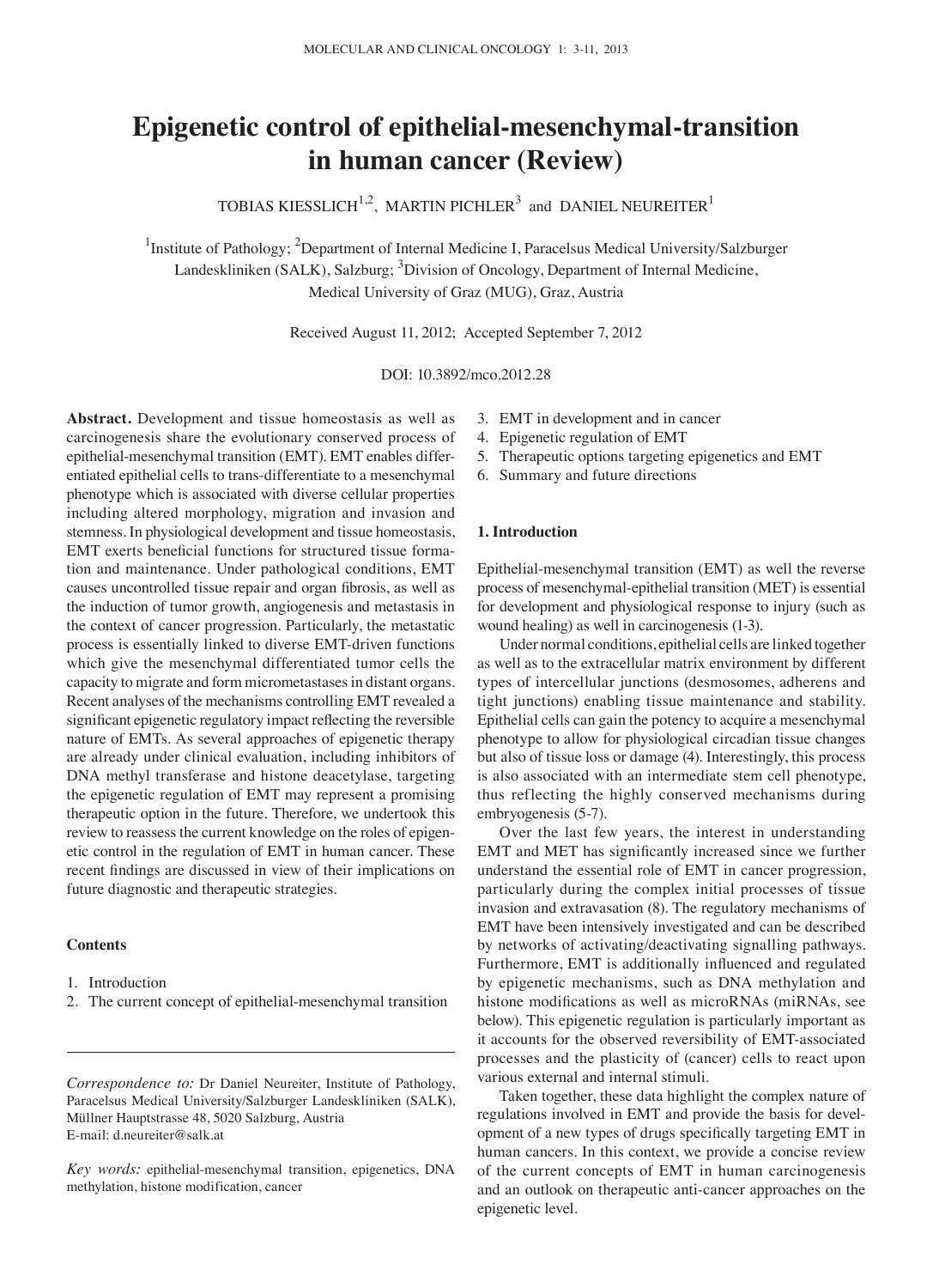## **2. The current concept of epithelial-mesenchymal transition**

According to Kalluri and Weinberg (9) the biological process of ΕΜΤ is described as follows: i) epithelial cells are tightly integrated in their cellular environment by tight junctions or desmosomes; ii) under the influence of different EMT mediators (such as growth factors or cytokines, discussed in detail below) epithelial cells gain a mesenchymal status, which iii) is associated with different biological properties, particularly the ability to invade and metastasize. EMT refers to a collective series of transcriptional and post-translational events that cause epithelial cells to take on mesenchymal features, thus allowing the cells to separate from the tissue context, lose baso-apical polarity and gain motility (3,10-12) (Fig. 1).

It is of central importance, that EMT processes are reversible so that mesenchymal cells can undergo MET to differentiate back to epithelial phenotypes. This reverse transition plays a key role in the formation of macroscopic metastases in different organs (13).

For experimental approaches it is important to characterize the EMT or MET status of tumor cells to investigate the influence of agonistic or antagonistic acting drugs. Different markers of extracellular (fibronectin, vitronectin) and cellular localization (vimentin, E-cadherin) are suitable to identify the EMT-MET-related differentiation status (1,12,14,15) (Table I). Cellular markers are either cytoplasmic membrane proteins (such as E-cadherin, claudins, occludin, desmoplakin) or cytoplasmic proteins (cytokeratins, vimentin or mucins). In particular, the epithelial phenotype is typically characterized by cytokeratin expression which stabilizes the cytoskeleton of epithelial cells. Additionally, these cytokeratins hierarchically classify the epithelial differentiation status depending on the tissue/organ context as described by Moll *et al* (16).

One of the fundamental molecular aspects of EMT in converting differentiated epithelial tumor cells into de-differentiated, migratory mesenchymal cells is the repression of epithelial genes, such as E-cadherin, which results in the loss of epithelial cell-cell contacts. For tumor progression, the loss of E-cadherin is a central feature in the early stages of metastasis (17-21), further supporting the involvement of an EMT-like process in metastatic tissue invasion. During EMT, E-cadherin is replaced by N-cadherin, a process referred to as 'cadherin switching' (22,23).

Additionally, intermediary filaments, such as vimentin or smooth muscle cells are used as mesenchymal markers. The intercellular connection status described by the expression pattern of E-cadherin, claudins, occludins or desmoplakin indicate a tissue-integrative epithelial status, whereas the linkage to the extracellular matrix is mediated by glycoproteins, such as fibronectin and vitronectins connecting the extracellular matrix with cellular integrins.

The initiation of the complex process of EMT is triggered by multiple cellular signaling mechanisms including 'classical' developmental pathways, such as Hedgehog, Wnt and Notch, as well as signaling by growth factors including transforming growth factor β (TGFβ), fibroblast growth factor (FGF), epidermal growth factor (EGF), and, platelet-derived growth factor (PDGF) (1,11,12) (Table II). Additionally, epigenetic mechanisms (discussed below) as well as miRNA-based regulation have been reported (24,25). Insight into the underlying mechanism of the transcriptional regulation of EMT came from the initial identification of the transcription factor, Snai1 (Snail), as a target of the above-mentioned EMT-promoting signaling pathways, which acts as a direct transcriptional repressor of the E-cadherin gene (26,27). In recent years, additional transcription factors have been identified which repress E-cadherin and mediate the transcriptional initiation of EMT: zinc finger protein Snai2 (Slug) (28), the two-handed zinc finger/homeodomain proteins ZEB1 (δEF1 or ZFHX1A) (29) and ZEB2 (SIP1 or ZFHX1B) (30), the basic helix-loop-helix protein E12/E47 (Tcf3) (31), and Twist (although it is not clear whether the latter directly binds the E-boxes within the E-cadherin promoter).

#### **3. EMT in development and in cancer**

EMT represents the intersection of different aspects of human development which are sequential rather than parallel processes (2). During the early phase of human development, EMT is involved in morphogenesis and stem cell plasticity required for correct implantation, gastrulation and organogenesis (32,33). In the adult organism, subsequent processes relying on regulated EMT or MET are tissue maintenance allowing for reconstruction or maintenance of tissue, as well as cell homeostasis after inflammatory or degenerative insults. In the case of chronic inflammatory and degenerative diseases, such as organ fibrosis, the EMT/MET system is over-regulated which may lead to organ insufficiency or failure (34). Finally, another cancer-related function of EMT was ascribed to cancer stem cells which are centrally involved in tumor progression, metastasis and recurrence after therapy (35,36).

The involved molecular mechanisms of EMT are summarized in the following paragraphs for i) morphogenesis, ii) chronic diseases and finally for iii) cancer.

*EMT in development.* In order to enable cells to move to new localities, EMT (and the opposite process, MET) is a central aspect in the developing embryo and has been shown to contribute initially to implantation, gastrulation and subsequently to the development of somites, chondrocytes, cardiac valves, and to nephrogenesis (37,38). The associated molecular steps regulating EMT are highly conserved: as mentioned above, the key players of EMT are the transcription factors, Snail, Twist and ZEB and their important repressor target, E-cadherin. The primary goals of all these EMT-related processes are loss of cell-cell adhesion and polarity and changes in the cell shape, as well as enhanced cell motility and 'invasiveness' during embryonic development for organ maturation as reviewed in detail by Thiery *et al* (2). Although the upstream regulatory inputs seem heterogeneous at a first glance, some of the master pathways [such as Hedgehog, Wnt, TGF-β/ bone morphogenetic protein (BMP), FGF and EGF] involved in cancer associated-EMT (Table II) also govern EMT during the different phases of embryogenesis. This emphasizes the biological robustness of these pathways (7) and supports the theory that cancer may be viewed as a deregulated program of development (39). Therefore, it is important to further investigate the role of EMT/MET-related processes in development as this knowledge may be transferred to pathophysiological states, such as chronic disease and carcinogenesis which may subsequently aid in the development of new therapeutic approaches.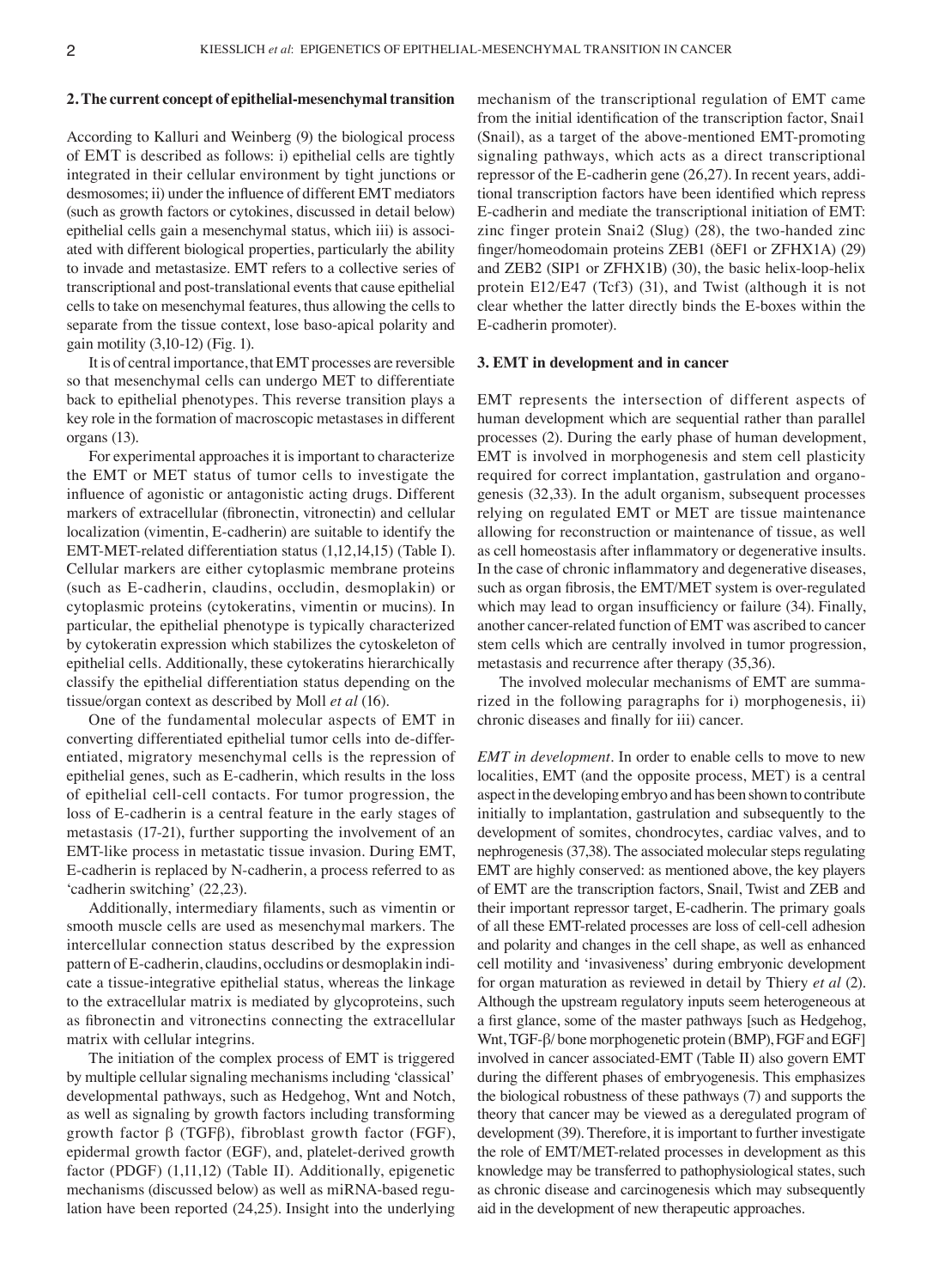|  |  | Table I. EMT-related changes in protein expression pattern (12.14.15). |  |  |  |  |
|--|--|------------------------------------------------------------------------|--|--|--|--|
|--|--|------------------------------------------------------------------------|--|--|--|--|

| Upregulation (mesenchymal markers) | Upregulation nuclear localisation | Downregulation (epithelial markers) |
|------------------------------------|-----------------------------------|-------------------------------------|
| *N-cadherin                        | $\beta$ -catenin                  | $\sqrt{E}$ -cadherin                |
| <b>↑Vimentin</b>                   | $Smad-2/3$                        | $\downarrow$ Desmoplakin            |
| ↑Fibronectin                       | $NF - \kappa B$                   | $\sqrt{C}$ ytokeratin               |
| $\uparrow$ MMPs                    | $Snai1/2$ , twist                 | $\downarrow$ Occludin               |

Bold indicates the most significant changes in marker expression. EMT, epithelial-mesenchymal transition; MMP, matrix metalloproteinase; NF-κB, nuclear factor κB.

Table II. 'Classical' contextual EMT-inducing pathways in human carcinogenesis.

| Pathway                                   | Cancer association            | Refs.       |
|-------------------------------------------|-------------------------------|-------------|
| Bile acids                                | Hepatobiliary carcinoma cells | (103, 104)  |
| Bone morphogenetic protein                | Tumor cells                   | (105)       |
| Environmental and social factors          | Tumor cells                   | (106, 107)  |
| (Nicotine, ultraviolet light)             |                               |             |
| Epidermal growth factor                   | Tumor cells                   | (108)       |
| Estrogens                                 | Breast and ovarian cancer     | (109, 110)  |
| Fibroblast growth factor                  | Tumor cells                   | (111)       |
| Hepatocyte growth factor                  | Liver tumor cells             | (112)       |
| Hypoxia/autocrine motility factor         | Ovarian, pancreatic cancer    | $(113-115)$ |
| Integrins                                 | Tumor cells                   | (116,117)   |
| Interleukin-related protein/Interleukin-6 | Tumor cells                   | (118,119)   |
| Notch                                     | Tumor cells                   | (105)       |
| Platelet-derived growth factor            | Liver and colon cancer        | (120)       |
| Prostaglandine (2)/cyclooxygenase 2       | NSCLC cells                   | (121, 122)  |
| Scatter factor                            | Malignant mesothelioma        | (123, 124)  |
| Sonic hedgehog                            | Tumor cells                   | (105)       |
| Transforming growth factor- $\beta$       | Tumor cells                   | (116)       |
| Vascular endothelial growth factor        | Tumor cells                   |             |
| <b>WNT</b>                                | Tumor cells                   | (125)       |

EMT, epithelial-mesenchymal transition; NSCLC, non-small cell lung carcinoma.



epithelial-mesenchymal transition - EMT

mesenchymal-epithelial transition - MET

Figure 1. Overview of the initial steps of metastasis: epithelial-mesenchymal transition (EMT) and tissue invasion (1,12,13).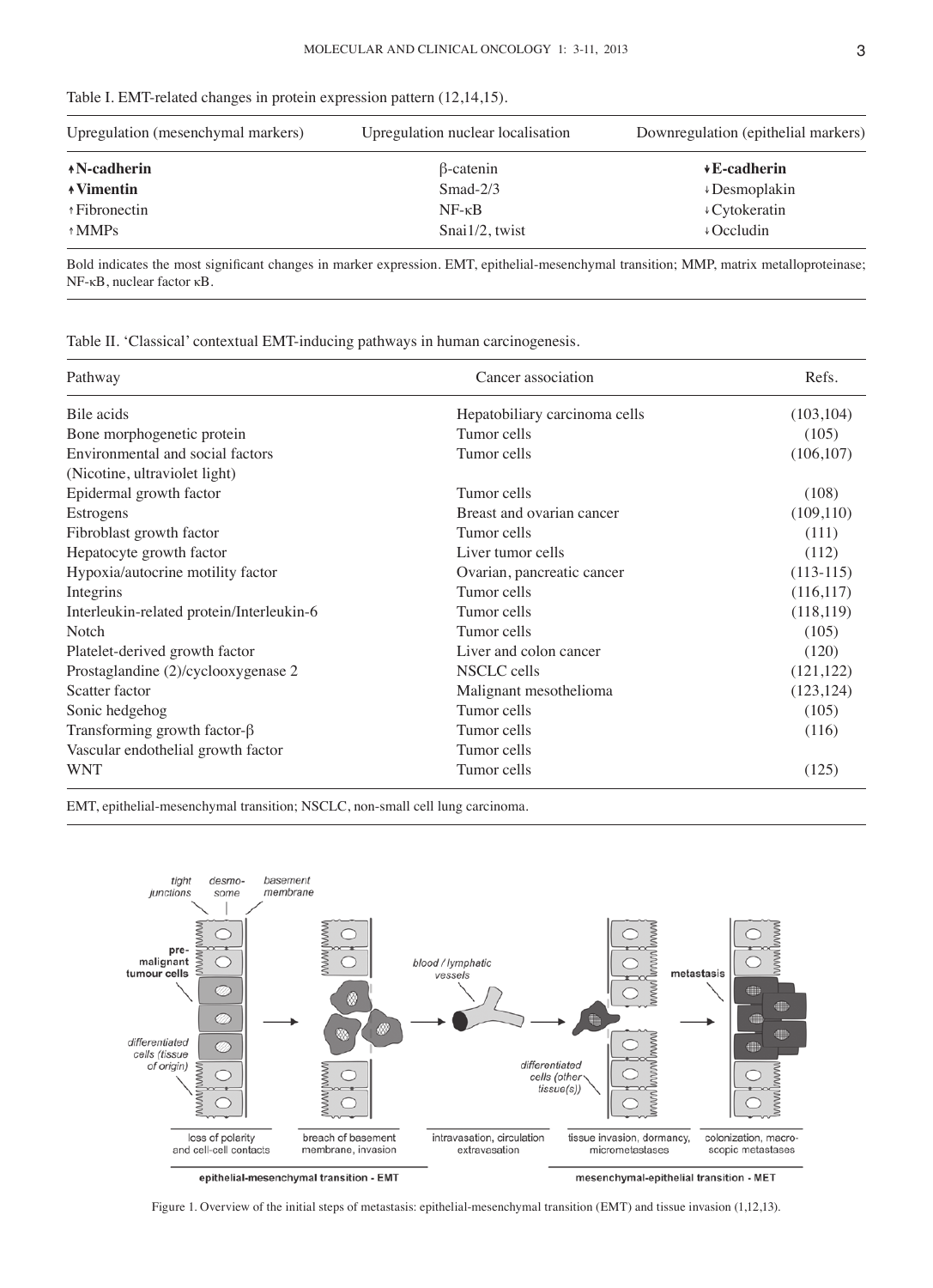*EMT in chronic diseases.* Our knowledge regarding EMT in chronic diseases has increased over the last few years, leading to a new comprehension of chronic diseases. Again, since physiological regeneration and reparation share the same molecular mechanism as EMT/MET in development, it is fascinating to hypothesize that EMT/MET may also play a role in chronic disease caused by over-regulated regeneration and inflammation. This idea is supported by different cellular tracing studies indicating that chronic disease-related interstitial fibrosis is produced by myofibroblasts derived not only from orthotopic fibroblasts, but from epithelial cells via EMT (2). For example, hepatocytes or alveolar epithelial cells differentiate into myofibroblastic cells during carbon tetrachloride (CCl4)-induced liver fibrosis or TGF-β treatment, respectively (40,41). Furthermore, endothelial and mesothelial cells have the potency to transdifferentiate into mesenchymal cells relevant for cardiac (42), renal (43) or peritoneal fibrosis (44). As another example, we have previously demonstrated that vascular smooth muscle cells exhibit a reverse molecular epithelial phenotype in human atherosclerosis associated with progressive atherosclerotic lesions (45). The major driving force behind such a type of chronic disease-related fibrosis is TGF-β signaling and the Snail cascade which may be inhibited by Smad7 gene transfer (46), as well as a systemic vitamin D analogue (47) or BMP-7 application *in vivo* (48). This observation may be useful for future therapeutic approaches aiming at protection from progressive organ fibrosis and the associated end stage organ failure.

*EMT in cancer.* As recently reviewed in depth by Brabletz  $(8)$ , the de-differentiation processes mediated by EMT are now accepted as a hallmark of cancer. EMT plays a key role in the initial steps of tumor cell dissemination and metastasis. In this context, EMT is related to a current concept of cancer stem cell, i.e. 'migrating cancer stem cells' [as termed by Brabletz *et al* (5) and Jung *et al* (49)]. In these models, EMT enables cancer cells to trans-differentiate to mesenchymal cancer cells accompanied by the induction of stem cell-like properties.

Typically, EMT is found locally at the tumor front with a characteristically increased expression of vimentin paralleled by a loss of E-cadherin (50,51). Since EMT is not always obvious in tumor specimens due to the enhanced stromal cellularity at the tumor margin, the relevance of EMT is still under debate (2). Nevertheless, experimental and clinical data on solid tumors, such as breast, colorectal and ovarian carcinoma have revealed that the overexpression of the classical transcription markers, SNAIL1 and SNAIL2, is associated with a worse outcome in terms of relapse or survival  $(52-54)$ . Additionally, the inhibition of EMT signaling pathways can enhance the efficiency of 'classical' targeted therapy regimes in the experimental setting of hepatic, pancreatic or lung cancer cells (2,55,56). Therefore, detailed topographic analysis of the distribution of EMT markers within the tumor specimen should be carried out for a better prognostic and predictive stratification of cancer patients.

As reviewed by Thiery *et al* (2) and Brabletz (8), the molecular EMT 'machinery' is synergistically and reciprocally regulated together with other control instances, such as the EMT-inhibiting miRNA-200 and miRNA-34 families influencing differentiation, stemness, proliferation and drug sensitivity. Additionally, the expression of these EMT/MET inducers or inhibitors is under the contextual control of the environment as summarized in Table II.

Taken together, the triggering pathways mentioned in Table II induce Snail gene expression, in turn leading to the repression of E-cadherin by the phosphatidylinositol-3 kinase (PI3K)/mitogen-activated protein kinase (MAPK), Smad, RTK, Notch, β-catenin and glioma-associated oncogene (GLI) signaling cascades, thus further illustrating the complexity of autocrine and paracrine growth factor signaling crosstalk during carcinogenesis and EMT (2,6,11).

For the therapeutic exploitation of these results, different approaches are possible: at the first glance, the EMT transcription factors, TWIST, Snail and the ZEB family, may be targeted to inhibit the EMT process during tumor progression. However, the pharmaceutical potency of available low molecular weight drugs has not been sufficient until now (2,57). RNA interference techniques may represent a promising approach to repress these transcription factors on the mRNA level; however, the *in vivo* stability and transfer efficiency of this drug technology requires further investigation and optimization (2).

For these reasons, another interesting therapeutic approach may be to target the EMT inducers through small molecular weight inhibitors which have already yielded promising results in an *in vitro* setting (58). The hierarchical regulatory role of EMT inducers depending on the cancer type should be used as the basis for rational drug selection. Based on the intertwined relationship between EMT processes and cancer stem cells, direct targeting of the latter may also manage the diseaserelated aspects of EMT in cancer. As an example, a promising CSC-targeting drug, salinomycin, was isolated by Gupta *et al* form a library of 16,000 small molecules (59) and has yielded interesting preclinical results in several tumor entities (60-64).

Additionally, a systematic approach to influence EMT in cancer progression involves modulating the epigenetic regulation of EMT: in the early 80s Jones *et al* demonstrated that the differentiation status of cultured cells may effectively be influenced by 5-azacytidine, a hypomethylating agent (65,66). Additionally, it has been shown that the histone-associated chromatin structure, as well as the DNA methylation pattern influence the EMT transcriptional regulation of E-cadherin (26,27,67,68) (described in detail in the following chapter).

## **4. Epigenetic regulation of EMT**

Epigenetic regulatory mechanisms refer to a series of stable but reversible modifications not directly affecting the DNA primary sequence but rather rely on dynamic transcriptional programming effects. Such heritable regulations in the pattern of gene expression are mediated by the DNA methylation of CpG dinucleotides and several post-transcriptional covalent modifications of the  $NH<sub>2</sub>$  terminal of histone proteins, including acetylation, biotinylation, methylation, phosphorylation and SUMOylation (69). As a general rule, DNA methylation, the di- and trimethylation of H3 lysine 9 (H3K9) and the trimethylation of H3K27 cause chromatin condensation leading to gene silencing mediated by heterochromatin 1 (HP1) and polycomb group (PcG) proteins (70). Several epigenetic events such as global hypomethylation, specific hypermethylation at CpG islands (71,72), as well as aberrations in the histone modification landscape ['histone onco-modifications' (73)] have been specifi-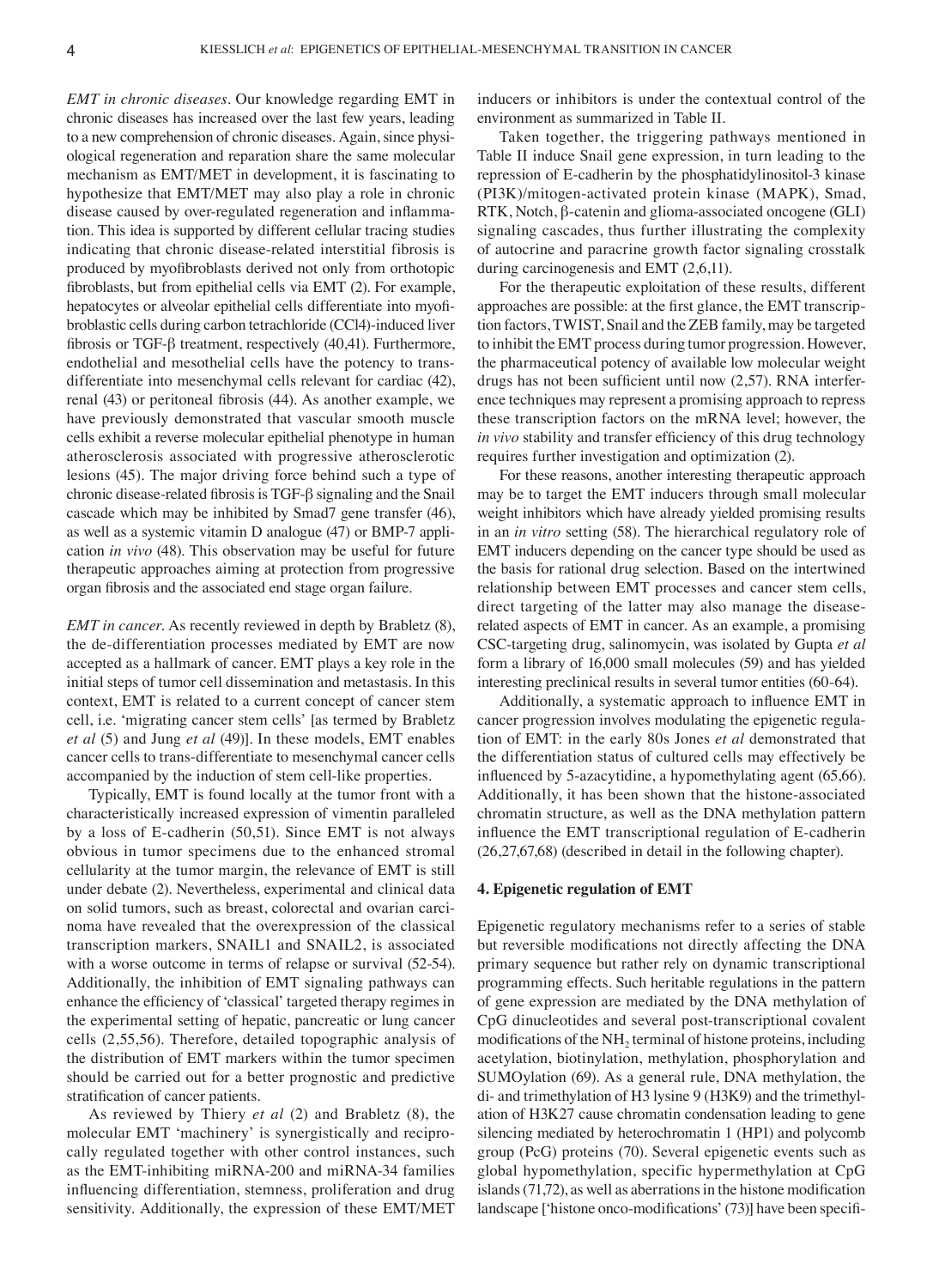

Figure 2. Overview of molecular regulators of EMT. Two negative feedback loops are centrally involved in the dynamic regulation of epithelial vs. mesenchymal cell phenotypes (1,2). Additionally, specific microRNAs and developmental signaling pathways are involved in the regulation of EMT (6). Factors/processes involved in epigenetic control of these pathways/factors are highlighted in gray/italicised (6,16,126-131). Ac, acetylation; EMT, epithelial-mesenchymal transition; H, histone; HDACi, histone deacetylase inhibitor; MET, mesenchymal-epithelial transition; miR, microRNA; m3, trimethylation; DNMTi, DNA methyltransferase inhibitor; Shh, sonic hedgehog.

cally associated with carcinogenesis. This chapter describes the particular findings on how the EMT and EMT-related markers are regulated via epigenetic events. An overview including some of the epigenetic regulatory mechanisms involved in the control of EMT/MET is presented in Fig. 2.

Multiple epigenetic mechanisms have previously been described that act during the EMT program in the repression of epithelial markers and the conversion of epithelial cells into aggressive, invasive tumor cells. In oral carcinoma cells, hypermethylation at the CDH1 promoter inversely correlates with the expression of E-cadherin and treatment with a demethylating agent (5-azacytidine) causes the re-expression of E-cadherin in cell lines which do not express the SIP1 E-cadherin repressor (74). Similar results have been found in breast tumor cells where CDH1 promoter hypermethylation rather than mutational inactivation caused the reduced expression of E-cadherin. The expression profile of the cell lines complied with fibroblastic (mesenchymal) morphology and CDH1 promoter hypermethylation (75).

A set of transcription factors has been mechanistically linked to the induction of the EMT program, including Twist, Snai1 (Snail), Snai2 (Slug) as mediators of the molecular alterations occurring during EMT (76). In several model systems, epigenetic modifications have been shown to contribute to the repressive function of these transcription factors on epithelial genes. As shown by Lin *et al* (77), Snai1 recruits the histone demethylase lysine-specific demethylase 1 (LSD1) (KDM1A, AOF2) which removes dimethylation of Lys4 on histone H3 (H2K4m2) and mediates the transcriptional repression of Snai1 target genes, such as CDH1. The short-hairpin RNA-mediated depletion of LSD1 results in partial re-expression of epithelial genes associated with increased levels of H3K4m2 at the CDH1 promoter. These EMT-inducing transcription factors also interact with HDAC1, HDAC2 and the co-repressor mSin3A (74) via their SNAG N-terminal domain as well as polycomb protein repressive complex (PRC2) (77) and cause epigenetic silencing of the CDH1 promoter. Additionally, Yang *et al* (78) demonstrated that the Twist transcription factor interacts

with the monomethyltransferase SET8 which can function both as a repressor (78) or inducer (80) of gene expression. Interestingly, following the interaction of TWIST with SET8, the latter acts as a dual epigenetic modifier on the promoters of E- and N-cadherin to induce the expression of N-cadherin and the repression of E-cadherin via its H4K20 monomethylation activity (78).

As Snail interacts with several repressor complexes including HDAC, PRC2 and Ajuba-PRMT5 (74,77), Snail causes bivalent histone modifications (e.g., coexistence of H3K4m3 and H3K27m3) which render affected genes susceptible to reactivation (81). This is of particular interest as it explains the reversible nature of EMT which, under certain circumstances, can be reversed via MET to generate (e.g., metastasized) cells with epithelial characteristics (1,13).

A large body of evidence demonstrates that the miRNA-200 family and miRNA-205 play an important regulatory role in EMT (82,83). In the context of the epigenetic regulation of EMT, it was found that the CpG island near the miRNA-200c and miRNA-141 transcription start is unmethylated in miRNA-expressing tumor/normal cells and is heavily methylated in miRNA-negative and invasive tumor cells. miRNA expression is further facilitated by the enrichment of chromatin-permissive histone modifications (H3 acetylation and H3K4 trimethylation) (84). Likewise, Davalos *et al* (85) demonstrated that in epithelial cancer cell lines, the 5'-CpG islands of miRNA-200 family members are unmethylated, whereas the hypermethylation-mediated silencing of these miRNAs was found in transformed mesenchymal cells. The reversibility of this methylation state mediates the shift between EMT and MET (85). Similar results were obtained in bladder cancer (86) and breast cancer cell lines (87). It was further shown that ectopic miRNA-200b and -200c expression inhibits ZEB1 translation and disrupts ZEB1-histone deacetylase repressor complexes. This results in increased histone acetylation and E-cadherin expression. Interestingly, the chemo- and radiosensitivity of these breast cancer cells was increased by enhanced p53-mediated apoptotic pathways (88).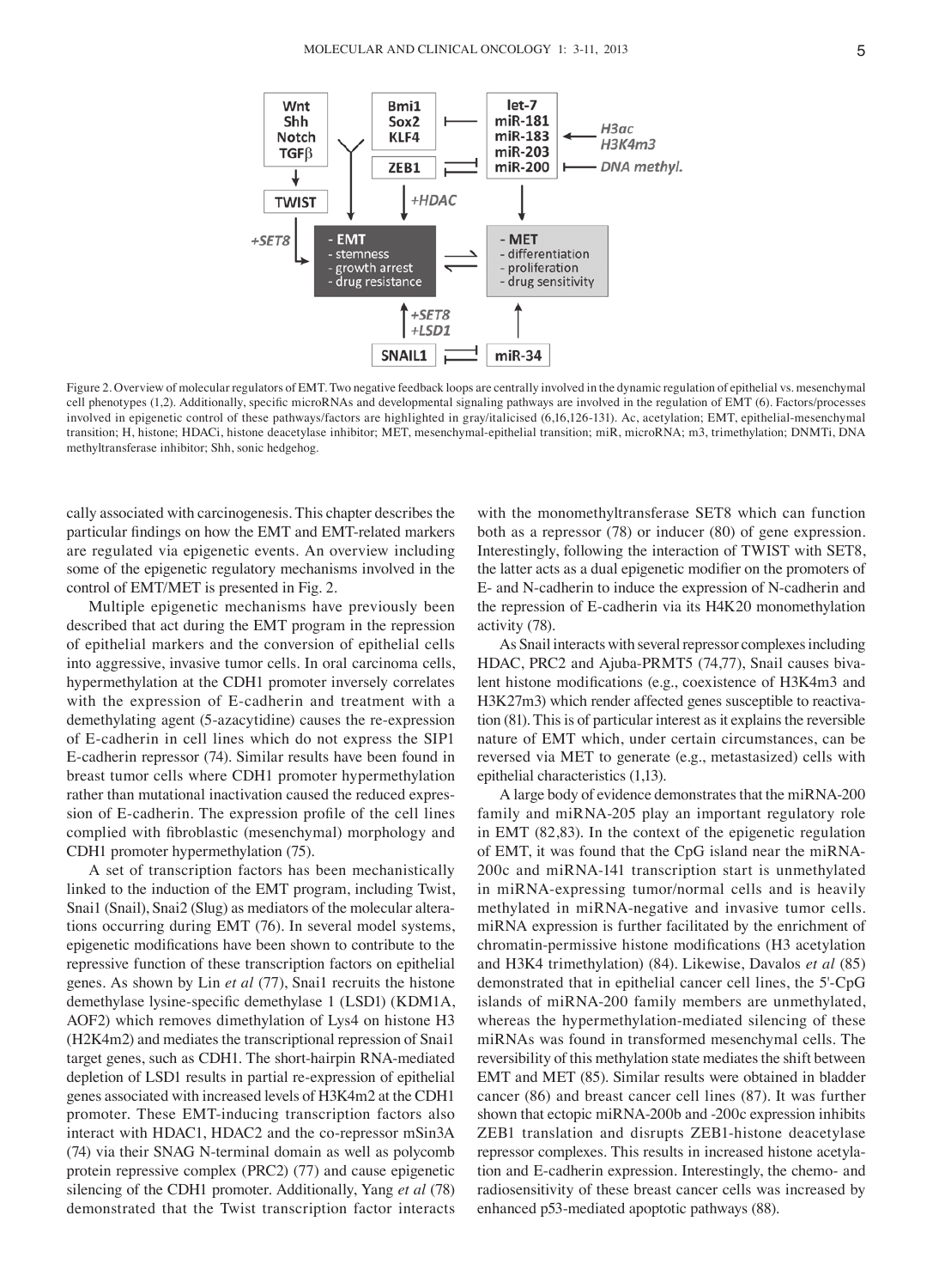

Figure 3. Possible effect of epigenetic cancer therapy targeting EMT. Epithelial-mesenchymal transition contributes to tumor progression by either generating migratory, invasive mesenchymal cancer cells or by the induction of stemness and generation of cancer stem cells, two processes that may involve similar phenomena, i.e., acquisition of stemness and mesenchymal characteristics. Possible epigenetic (classes of) drugs are illustrated to inhibit EMT, including histone deacetylase inhibitor (HDACi), DNA methyltransferase inhibitor (DNMTi) and 5-azacytidine (5-Aza-C) as an example of a demethylating agent (5,16,96,100,127,128).

## **5. Therapeutic options targeting epigenetics and EMT**

The overall aim of an epigenetic therapy is to 'renew' the epigenome of the cells by reconstituting the normal expression level of epigenetically misregulated genes (89). Our understanding of the association between modifications of DNA or histones via methylation or acetylation and human diseases has increased over the years, leading to the development of epigenetically functioning drugs, some of which have been approved by the US Food and Drug Administration for the treatment of human cancer (90). As recently reviewed by us, the combination regimen of DNA methyltransferase inhibitors (DNMTi) and histone deacetylase inhibitors (HDACi) yielded promising results in the treatment of myelodysplastic syndrome, a clonal hematological disease (91). Additionally, clinical trials (up to phase IIb) have been performed for other hematological diseases, such as non-Hodgkin's lymphoma (particularly T-cell lymphoma and diffuse large B-cell lymphoma) and acute myeloid leukemia (90). Nevertheless, the clinical application of epigenetic drugs for solid tumors is still in the pilot phase for e.g., non small-cell lung cancer or only used as experimental therapy in advanced, recurrent or refractory malignancies (90,92).

With respect to the molecular effects of these drugs, the detailed mechanisms of epigenetic therapies were primarily focused on their anti-proliferative and pro-apoptotic effects as well as anti-angiogenic potency as supported by many experimental studies *in vitro* and *in vivo* (93,94). Of particular interest, recent investigations revealed that acetylation and de-acetylation are centrally integrated in a cellular network of regulations: the 'acetylome' which affects RNA splicing, DNA damage repair, cell cycle control, nuclear transport, actin remodeling, ribosome and chaperone functions (91,95). In our previous studies, we have shown that the cinnamic hydroxamic acid pan-DACi panobinostat (LBH589), a novel potent inhibitor of all HDAC enzymes, influences not only proliferation and apoptosis (96), but also the expression of markers of differentiation and EMT, particularly in an *in vivo* xenograft model of human hepatoma (97) by upregulation of epithelial markers (cytokeratins) and downregulation of mesenchymal markers (vimentin). Additionally, we demonstrated that the combination of the histone deacetylase inhibitor, SAHA, and the methyltransferase inhibitor, Zebularine, altered the

patterns of differentiation in pancreatic cancer models (98). Furthermore, treatment of myelodysplastic syndromes (MDS) and acute myeloid leukemia (AML) with the DNA methylation inhibitor, decitabine (trade name: Vidaza), induced different morphological changes (such as colony forming capacity) and the expression of hematopoietic differentiation markers (99).

These experimental findings are significant since the differentiation status and the associated EMT/MET status of tumor cells is modulated by classical chemotherapy, selecting transitional, stem cell-like tumor cells which are possibly chemotherapy resistant and are responsible for the clinical recurrence as hypothesized by Todaro *et al* (100). Therefore, the tumor differentiation status should be characterized in detail prior to, during and after tumor treatment in order to obtain 'personalized' predictive, prognostic and therapeutic stratifications. For example, Handra-Luca *et al* (50) showed that the expression of the 'basic' mesenchymal marker, vimentin, in classical pancreatic ductal adenocarcinoma is associated with a worse outcome of patients using immunohistochemistry on a tissue microarray of 387 patients. Additionally, the same group demonstrated that the loss of E-cadherin protein expression was linked to a worse survival of patients with resectable pancreatic adenocarcinomas (51). As clinicopathological investigations of epigenetic treatment and its impact on EMT/MET in cancer specimen are lacking, to date, only experimental data support the theory that epigenetic treatment of cancer cell lines *in vitro* and *in vivo* directly influences the Twist-Snail/ZEB-Ecadherin axis and indirectly influences EMT inducers such as Wnt-TGFβ-BMP or other classical pathways (as described in chapter 4). Another interesting recent approach was presented by Ivanova *et al* (101) who investigated the methylation status of different gastric cancer cell lines, revealing that DNA methylation predicts the responsiveness of these cell lines to treatment with cisplatin, a standard chemotherapy for gastric cancer. Additionally, one of the candidate genes, BMP-4, was epigenetically upregulated in cisplatin-resistant gastric cancer cell lines; therefore, the authors speculated that targeting BMP-4 may improve the sensitivity of such cancer cells to chemotherapy (101). Taken together, several tumorigenic properties initiated/driven by EMT such as invasion, metastasis and drug resistance may be targeted by means of epigenetic therapeutic approaches as illustrated in Fig. 3.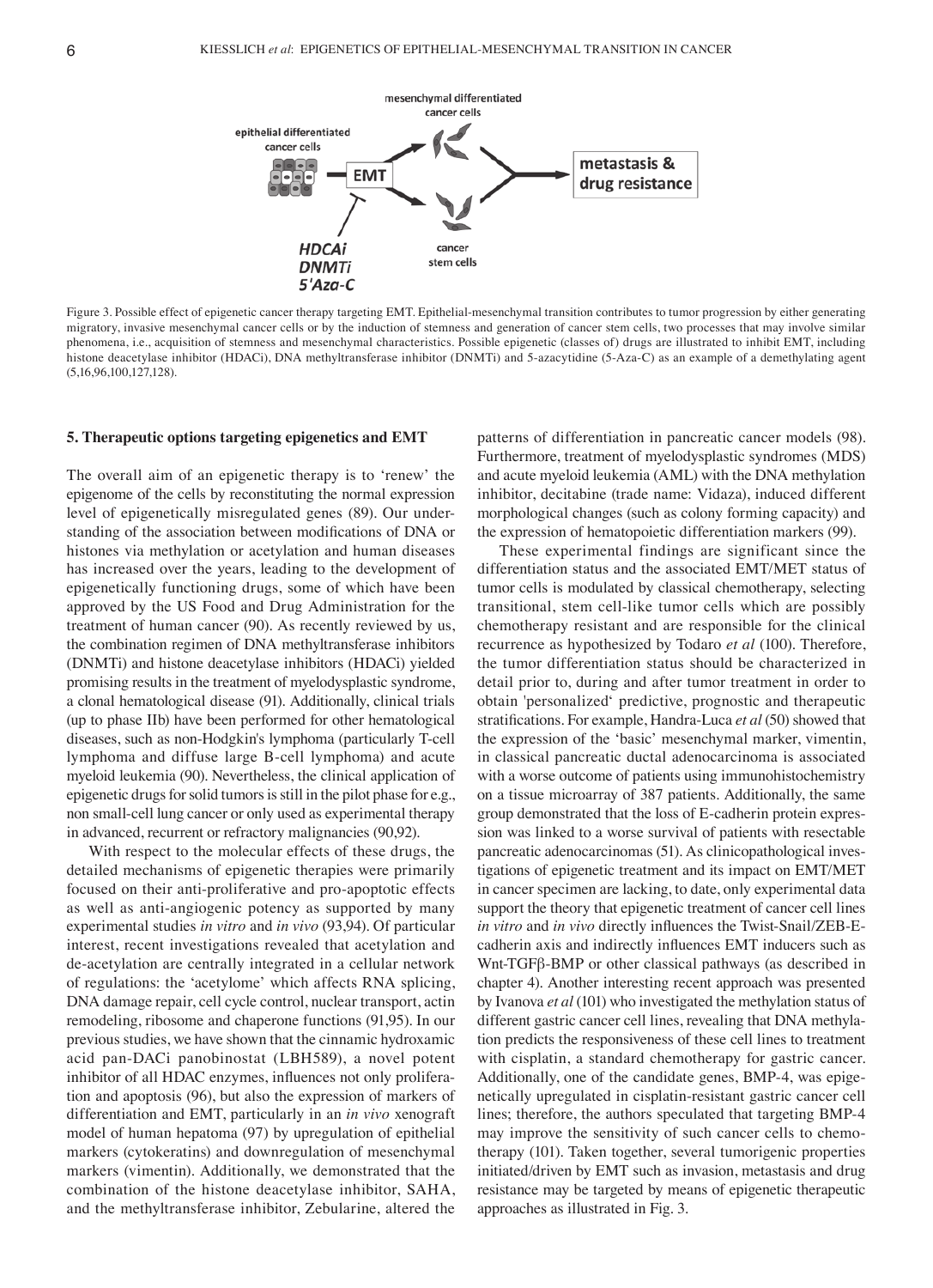### **6. Summary and future directions**

Our understanding of the role of EMT/MET-related processes in different phases of human development, homoeostasis, regeneration and reparation, as well as carcinogenesis has dramatically increased. The central molecular pathways associated with the downstream effects on the most important EMT phenotype, i.e., loss of E-cadherin and vimentin expression have been well described. The direct and indirect inducers of EMT/MET are known and we are beginning to decipher their integrated regulatory crosstalk and feedback mechanisms. As reviewed in this article, the role of epigenetics in EMT is being increasingly strengthened by recent experimental data. Nevertheless, further research is required to fully uncover the whole spectrum of the epigenetic regulation of EMT/MET in human cancer. Based on these insights, novel epigenetic therapies that target the EMT-related processes in tumor progression may become feasible.

With respect to basic cell culture experiments showing the influence of epigenetics on therapy responsiveness or resistance (101), recent data demonstrate that the epigenetic pre-treatment of human cancer cells induces differentiation and, therefore, presents us with a chance to improve the efficiency of classical chemotherapies (102). Therefore, we hypothesize that epigenetic therapy may stabilize the epithelial tumor phenotype or induce MET which may subsequently improve tumor sensitivity to conventional chemotherapy (Fig. 3). However, this hypothesis requires further confirmation in appropriate pre-clinical studies and large prospective clinical trials.

## **References**

- 1. Thiery JP and Sleeman JP: Complex networks orchestrate epithelial-mesenchymal transitions. Nat Rev Mol Cell Biol 7: 131-142, 2006.
- 2. Thiery JP, Acloque H, Huang RY and Nieto MA: Epithelialmesenchymal transitions in development and disease. Cell 139: 871-890, 2009.
- 3. Hugo H, Ackland ML, Blick T, Lawrence MG, Clements JA, Williams ED and Thompson EW: Epithelial - mesenchymal and mesenchymal - epithelial transitions in carcinoma progression. J Cell Physiol 213: 374-383, 2007.
- 4. Choi SS and Diehl AM: Epithelial-to-mesenchymal transitions in the liver. Hepatology 50: 2007-2013, 2009.
- 5. Brabletz T, Jung A, Spaderna S, Hlubek F and Kirchner T: Opinion: migrating cancer stem cells - an integrated concept of malignant tumour progression. Nat Rev Cancer 5: 744-749, 2005.
- 6. Kiesslich T, Berr F, Alinger B, Kemmerling R, Pichler M, Ocker M and Neureiter D: Current status of therapeutic targeting of developmental signalling pathways in oncology. Curr Pharm Biotechnol 13: 2184-2220, 2012.
- 7. Kirchner T and Brabletz T: Patterning and nuclear beta-catenin expression in the colonic adenoma-carcinoma sequence. Analogies with embryonic gastrulation. Am J Pathol 157: 1113-1121, 2000.
- 8. Brabletz T: To differentiate or not routes towards metastasis. Nat Rev Cancer 12: 425-436, 2012.
- 9. Kalluri R and Weinberg RA: The basics of epithelial-mesen-<br>chymal transition. J Clin Invest 119: 1420-1428, 2009.<br>10. Guarino M, Rubino B and Ballabio G: The role of epithelial-mesen-
- chymal transition in cancer pathology. Pathology 39: 305-318, 2007.
- 11. Moustakas A and Heldin CH: Signaling networks guiding epithelial-mesenchymal transitions during embryogenesis and cancer progression. Cancer Sci 98: 1512-1520, 2007.
- 12. Voulgari A and Pintzas A: Epithelial-mesenchymal transition in cancer metastasis: mechanisms, markers and strategies to overcome drug resistance in the clinic. Biochim Biophys Acta 1796: 75-90, 2009.
- 13. Scheel C and Weinberg RA: Cancer stem cells and epithelialmesenchymal transition: Concepts and molecular links. Semin Cancer Biol: Apr 23, 2012 (E-pub ahead of print).
- 14. McConkey DJ, Choi W, Marquis L, *et al*: Role of epithelial-to-mesenchymal transition (EMT) in drug sensitivity and metastasis in bladder cancer. Cancer Metastasis Rev 28: 335-344, 2009.
- 15. Ouyang G, Wang Z, Fang X, Liu J and Yang CJ: Molecular signaling of the epithelial to mesenchymal transition in generating and maintaining cancer stem cells. Cell Mol Life Sci 67: 2605-2618, 2010.
- 16. Moll R, Divo M and Langbein L: The human keratins: biology and pathology. Histochem Cell Biol 129: 705-733, 2008.
- 17. Frixen UH, Behrens J, Sachs M, *et al*: E-cadherin-mediated cell-cell adhesion prevents invasiveness of human carcinoma cells. J Cell Biol 113: 173-185, 1991.
- 18. Onder TT, Gupta PB, Mani SA, Yang J, Lander ES and Weinberg RA: Loss of E-cadherin promotes metastasis via multiple downstream transcriptional pathways. Cancer Res 68: 3645-3654, 2008.
- 19. Perl AK, Wilgenbus P, Dahl U, Semb H and Christofori G: A causal role for E-cadherin in the transition from adenoma to carcinoma. Nature 392: 190-193, 1998.
- 20. Schipper JH, Frixen UH, Behrens J, Unger A, Jahnke K and Birchmeier W: E-cadherin expression in squamous cell carcinomas of head and neck: inverse correlation with tumor dedifferentiation and lymph node metastasis. Cancer Res 51: 6328-6337, 1991.
- 21. Umbas R, Isaacs WB, Bringuier PP, *et al*: Decreased E-cadherin expression is associated with poor prognosis in patients with prostate cancer. Cancer Res 54: 3929-3933, 1994.
- 22. Cavallaro U, Schaffhauser B and Christofori G: Cadherins and the tumour progression: is it all in a switch? Cancer Lett 176: 123-128, 2002.
- 23. Maeda M, Johnson KR and Wheelock MJ: Cadherin switching: essential for behavioral but not morphological changes during an epithelium-to-mesenchyme transition. J Cell Sci 118: 873-887, 2005.
- 24. Gregory PA, Bert AG, Paterson EL, *et al*: The miR-200 family and miR-205 regulate epithelial to mesenchymal transition by targeting ZEB1 and SIP1. Nat Cell Biol 10: 593-601, 2008.
- 25. Park SM, Gaur AB, Lengyel E and Peter ME: The miR-200 family determines the epithelial phenotype of cancer cells by targeting the E-cadherin repressors ZEB1 and ZEB2. Genes Dev 22: 894-907, 2008.
- 26. Batlle E, Sancho E, Franci C, Dominguez D, Monfar M, Baulida J and Garcia DH: The transcription factor snail is a repressor of E-cadherin gene expression in epithelial tumour cells. Nat Cell Biol 2: 84-89, 2000.
- 27. Cano A, Perez-Moreno MA, Rodrigo I, *et al*: The transcription factor snail controls epithelial-mesenchymal transitions by repressing E-cadherin expression. Nat Cell Biol 2: 76-83, 2000.
- 28. Bolos V, Peinado H, Perez-Moreno MA, Fraga MF, Esteller M and Cano A: The transcription factor Slug represses E-cadherin expression and induces epithelial to mesenchymal transitions: a comparison with Snail and E47 repressors. J Cell Sci 116: 499-511, 2003.
- 29. Grooteclaes ML and Frisch SM: Evidence for a function of CtBP in epithelial gene regulation and anoikis. Oncogene 19: 3823-3828, 2000.
- 30. Comijn J, Berx G, Vermassen P, *et al*: The two-handed E box binding zinc finger protein SIP1 downregulates E-cadherin and induces invasion. Mol Cell 7: 1267-1278, 2001.
- 31. Perez-Moreno MA, Locascio A, Rodrigo I, Dhondt G, Portillo F, Nieto MA and Cano A: A new role for E12/E47 in the repression of E-cadherin expression and epithelial-mesenchymal transitions. J Biol Chem 276: 27424-27431, 2001.
- 32. Nakaya Y and Sheng G: Epithelial to mesenchymal transition during gastrulation: an embryological view. Dev Growth Differ 50: 755-766, 2008.
- 33. Qin Q, Xu Y, He T, Qin C and Xu J: Normal and disease-related biological functions of Twist1 and underlying molecular mech- anisms. Cell Res 22: 90-106, 2012.
- 34. Piera-Velazquez S, Li Z and Jimenez SA: Role of endothelialmesenchymal transition (EndoMT) in the pathogenesis of fibrotic disorders. Am J Pathol 179: 1074-1080, 2011.
- 35. Hanahan D and Weinberg RA: Hallmarks of cancer: the next generation. Cell 144: 646-674, 2011.
- 36. Hanahan D and Weinberg RA: The hallmarks of cancer. Cell 100: 57-70, 2000.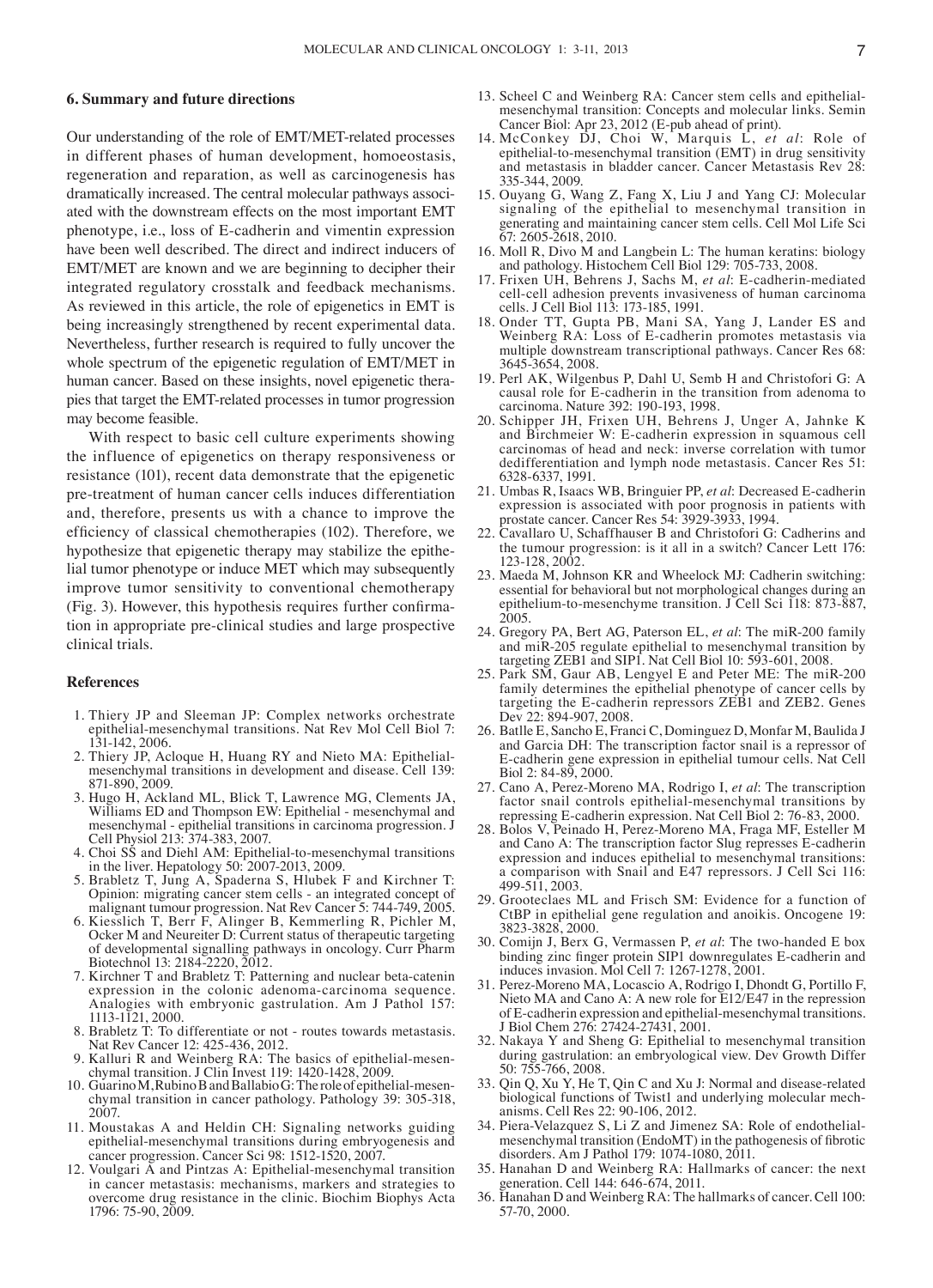- 37. Chaffer CL, Thompson EW and Williams ED: Mesenchymal to epithelial transition in development and disease. Cells Tissues Organs 185: 7-19, 2007.
- 38. Yang J and Weinberg RA: Epithelial-mesenchymal transition: at the crossroads of development and tumor metastasis. Dev Cell 14: 818-829, 2008.
- 39. Neureiter D, Herold C and Ocker M: Gastrointestinal cancer- only a deregulation of stem cell differentiation? (Review). Int J Mol Med 17: 483-489, 2006.
- 40. Zeisberg M, Yang C, Martino M, Duncan MB, Rieder F, Tanjore H and Kalluri R: Fibroblasts derive from hepatocytes in liver fibrosis via epithelial to mesenchymal transition. J Biol Chem 282: 23337-23347, 2007.
- 41. Kim KK, Kugler MC, Wolters PJ, *et al*: Alveolar epithelial cell mesenchymal transition develops *in vivo* during pulmonary fibrosis and is regulated by the extracellular matrix. Proc Natl Acad Sci USA 103: 13180-13185, 2006.
- 42. Zeisberg EM, Tarnavski O, Zeisberg M, *et al*: Endothelial-tomesenchymal transition contributes to cardiac fibrosis. Nat Med 13: 952-961, 2007.
- 43. Zeisberg EM, Potenta SE, Sugimoto H, Zeisberg M and Kalluri R: Fibroblasts in kidney fibrosis emerge via endothelial-to-mesenchymal transition. J Am Soc Nephrol 19: 2282-2287, 2008.
- 44. Yanez-Mo M, Lara-Pezzi E, Selgas R, *et al*: Peritoneal dialysis and epithelial-to-mesenchymal transition of mesothelial cells. N Engl J Med 348: 403-413, 2003.
- 45. Stintzing S, Ocker M, Hartner A, Amann K, Barbera L and Neureiter D: Differentiation patterning of vascular smooth muscle cells (VSMC) in atherosclerosis. Virchows Arch 455: 171-185, 2009.
- 46. Saika S, Ikeda K, Yamanaka O, *et al*: Transient adenoviral gene transfer of Smad7 prevents injury-induced epithelial-mesenchymal transition of lens epithelium in mice. Lab Invest 84: 1259-1270, 2004.
- 47. Tan X, Li Y and Liu Y: Paricalcitol attenuates renal interstitial fibrosis in obstructive nephropathy. J Am Soc Nephrol 17: 3382-3393, 2006.
- 48. Zeisberg M, Bottiglio C, Kumar N, Maeshima Y, Strutz F, Muller GA and Kalluri R: Bone morphogenic protein-7 inhibits progression of chronic renal fibrosis associated with two genetic mouse models. Am J Physiol Renal Physiol 285: F1060-F1067, 2003.
- 49. Jung A, Brabletz T and Kirchner T: The migrating cancer stem cells model - a conceptual explanation of malignant tumour progression. Ernst Schering Found Symp Proc: 109-124, 2006.
- 50. Handra-Luca A, Hong SM, Walter K, Wolfgang C, Hruban R and Goggins M: Tumour epithelial vimentin expression and outcome of pancreatic ductal adenocarcinomas. Br J Cancer 104: 1296-1302, 2011.
- 51. Hong SM, Li A, Olino K, *et al*: Loss of E-cadherin expression and outcome among patients with resectable pancreatic adenocarcinomas. Mod Pathol 24: 1237-1247, 2011.
- 52. Jouppila-Matto A, Tuhkanen H, Soini Y, *et al*: Transcription factor snail1 expression and poor survival in pharyngeal squamous cell carcinoma. Histol Histopathol 26: 443-449, 2011.
- 53. Franci C, Gallen M, Alameda F, Baro T, Iglesias M, Virtanen I and Garcia DH: Snail1 protein in the stroma as a new putative prognosis marker for colon tumours. PLoS One 4: e5595, 2009.
- 54. Bieche I, Lerebours F, Tozlu S, Espie M, Marty M and Lidereau R: Molecular profiling of inflammatory breast cancer: identification of a poor-prognosis gene expression signature. Clin Cancer Res 10: 6789-6795, 2004.
- 55. Sarkar FH, Li Y, Wang Z and Kong D: Pancreatic cancer stem cells and EMT in drug resistance and metastasis. Minerva Chir 64: 489-500, 2009.
- 56. van Zijl F, Zulehner G, Petz M, *et al*: Epithelial-mesenchymal transition in hepatocellular carcinoma. Future Oncol 5: 1169-1179, 2009.
- 57. Sabbah M, Emami S, Redeuilh G, *et al*: Molecular signature and therapeutic perspective of the epithelial-to-mesenchymal transitions in epithelial cancers. Drug Resist Updat 11: 123-151, 2008.
- 58. Thiery JP, Chua K, Sim WJ and Huang R: Epithelial mesenchymal transition during development in fibrosis and in the progression of carcinoma. Bull Cancer 97: 1285-1295, 2010 (In French).
- 59. Gupta PB, Onder TT, Jiang G, Tao K, Kuperwasser C, Weinberg RA and Lander ES: Identification of selective inhibitors of cancer stem cells by high-throughput screening. Cell 138: 645-659, 2009.
- 60. Ketola K, Hilvo M, Hyotylainen T, *et al*: Salinomycin inhibits prostate cancer growth and migration via induction of oxidative stress. Br J Cancer 106: 99-106, 2012.
- 61. Wang Y: Effects of salinomycin on cancer stem cell in human lung adenocarcinoma A549 cells. Med Chem 7: 106-111, 2011.
- 62. Gong C, Yao H, Liu Q, Chen J, Shi J, Su F and Song E: Markers of tumor-initiating cells predict chemoresistance in breast cancer. PLoS One 5: e15630, 2010.
- 63. Bardsley MR, Horvath VJ, Asuzu DT, *et al*: Kitlow stem cells cause resistance to Kit/platelet-derived growth factor alpha inhibitors in murine gastrointestinal stromal tumors. Gastroenterology 139: 942-952, 2010.
- 64. Fuchs D, Daniel V, Sadeghi M, Opelz G and Naujokat C: Salinomycin overcomes ABC transporter-mediated multidrug and apoptosis resistance in human leukemia stem cell-like KG-1a cells. Biochem Biophys Res Commun 394: 1098-1104, 2010.
- 65. Jones PA and Taylor SM: Cellular differentiation, cytidine analogs and DNA methylation. Cell 20: 85-93, 1980.
- 66. Jones PA, Taylor SM and Wilson V: DNA modification, differentiation, and transformation. J Exp Zool 228: 287-295, 1983.
- 67. Fraga MF, Herranz M, Espada J, *et al*: A mouse skin multistage carcinogenesis model reflects the aberrant DNA methylation patterns of human tumors. Cancer Res 64: 5527-5534, 2004.
- 68. Herranz N, Pasini D, Diaz VM, *et al*: Polycomb complex 2 is required for E-cadherin repression by the Snail1 transcription factor. Mol Cell Biol 28: 4772-4781, 2008.
- 69. Vincent A and Van SI: On the epigenetic origin of cancer stem cells. Biochim Biophys Acta 1826: 83-88, 2012.
- 70. Rodriguez-Paredes M and Esteller M: Cancer epigenetics reaches mainstream oncology. Nat Med 17: 330-339, 2011.
- 71. Ehrlich M: DNA hypomethylation in cancer cells. Epigenomics 1: 239-259, 2009.
- 72. Ehrlich M: DNA methylation in cancer: too much, but also too little. Oncogene 21: 5400-5413, 2002.
- 73. Fullgrabe J, Kavanagh E and Joseph B: Histone onco-modifications. Oncogene 30: 3391-3403, 2011.
- 74. Maeda G, Chiba T, Aoba T and Imai K: Epigenetic inactivation of E-cadherin by promoter hypermethylation in oral carcinoma cells. Odontology 95: 24-29, 2007.
- 75. Lombaerts M, van Wezel T, Philippo K, *et al*: E-cadherin transcriptional downregulation by promoter methylation but not mutation is related to epithelial-to-mesenchymal transition in breast cancer cell lines. Br J Cancer 94: 661-671, 2006.
- 76. Savagner P: The epithelial-mesenchymal transition (EMT) phenomenon. Ann Oncol 21 (Suppl 7): vii89-vii92, 2010.
- 77. Lin T, Ponn A, Hu X, Law BK and Lu J: Requirement of the histone demethylase LSD1 in Snai1-mediated transcriptional repression during epithelial-mesenchymal transition. Oncogene 29: 4896-4904, 2010.
- 78. Yang F, Sun L, Li Q, Han X, Lei L, Zhang H and Shang Y: SET8 promotes epithelial-mesenchymal transition and confers TWIST dual transcriptional activities. EMBO J 31: 110-123, 2011.
- 79. Kalakonda N, Fischle W, Boccuni P, *et al*: Histone H4 lysine 20 monomethylation promotes transcriptional repression by L3MBTL1. Oncogene 27: 4293-4304, 2008.
- 80. Li Z, Nie F, Wang S and Li L: Histone H4 Lys 20 monomethylation by histone methylase SET8 mediates Wnt target gene activation. Proc Natl Acad Sci USA 108: 3116-3123, 2011.
- 81. Bernstein BE, Mikkelsen TS, Xie X, *et al*: A bivalent chromatin structure marks key developmental genes in embryonic stem cells. Cell 125: 315-326, 2006.
- 82. Mongroo PS and Rustgi AK: The role of the miR-200 family in epithelial-mesenchymal transition. Cancer Biol Ther 10: 219-222, 2010.
- 83. Bullock MD, Sayan AE, Packham GK and Mirnezami AH: MicroRNAs: critical regulators of epithelial to mesenchymal (EMT) and mesenchymal to epithelial transition (MET) in cancer progression. Biol Cell 104: 3-12, 2012.
- 84. Vrba L, Jensen TJ, Garbe JC, *et al*: Role for DNA methylation in the regulation of miR-200c and miR-141 expression in normal and cancer cells. PLoS One 5: e8697, 2010.
- 85. Davalos V, Moutinho C, Villanueva A, Boque R, Silva P, Carneiro F and Esteller M: Dynamic epigenetic regulation of the microRNA-200 family mediates epithelial and mesenchymal transitions in human tumorigenesis. Oncogene 31: 2062-2074, 2012.
- 86. Wiklund ED, Bramsen JB, Hulf T, *et al*: Coordinated epigenetic repression of the miR-200 family and miR-205 in invasive bladder cancer. Int J Cancer 128: 1327-1334, 2011.